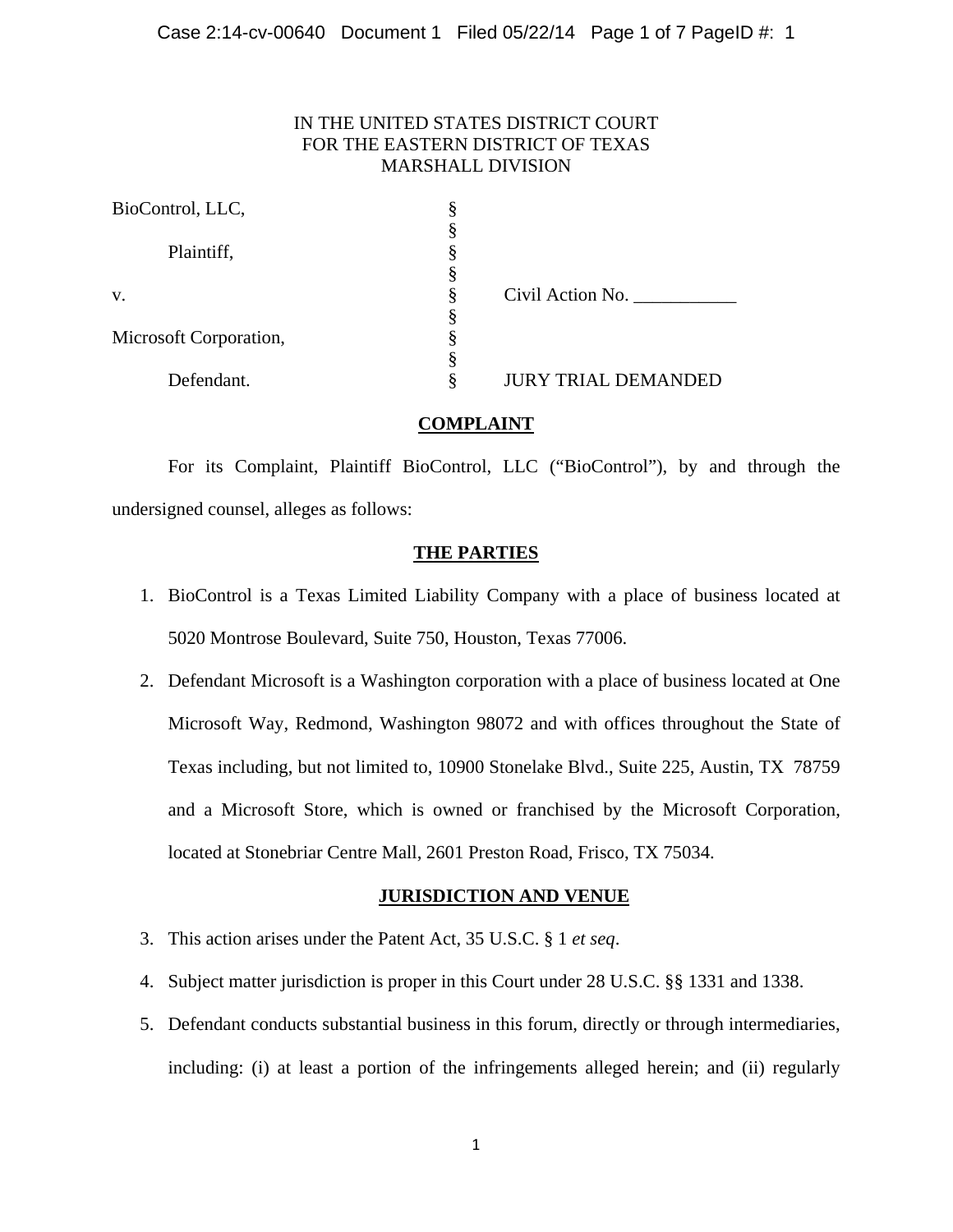#### Case 2:14-cv-00640 Document 1 Filed 05/22/14 Page 2 of 7 PageID #: 2

doing or soliciting business, engaging in other persistent courses of conduct and/or deriving substantial revenue from goods and services provided to individuals in this district.

- 6. Venue is proper in this district under 28 U.S.C. §§ 1391(b), 1391(c) and 1400(b). Microsoft has sufficient contacts with the State of Texas and this district such that this Court is a fair and reasonable venue for litigation of this action. From and within this District, Microsoft has committed at least a portion of the infringements at issue in this case.
- 7. Microsoft owns and operates a Microsoft Store, which is owned or franchised by the Microsoft Corporation located at Stonebriar Centre Mall, 2601 Preston Road, Frisco, TX 75034, and that Microsoft Store sells the Xbox One and a Kinect Sports Rival game.
- 8. Kinect Sports Rivals was developed by Rare Ltd., a game development company, and is owned by Microsoft and located at Manor Park, Twycross, Warwickshire, CV9 3QN, United Kingdom.

### **THE PATENT IN SUIT**

- 9. On July 15, 1997, United States Patent No. 5,647,834 (the "'834 patent"), entitled "Speech-based biofeedback method and system," was duly and lawfully issued by the U.S. Patent and Trademark Office. A true and correct copy of the '834 patent is attached hereto as Exhibit A.
- 10. BioControl is the assignee and owner of the right, title and interest in and to the '834 patent, including the right to assert all causes of action arising under said patent and the right to any remedies for infringement of said patent, under reel/frame 026218/0674, recorded May 4, 2011.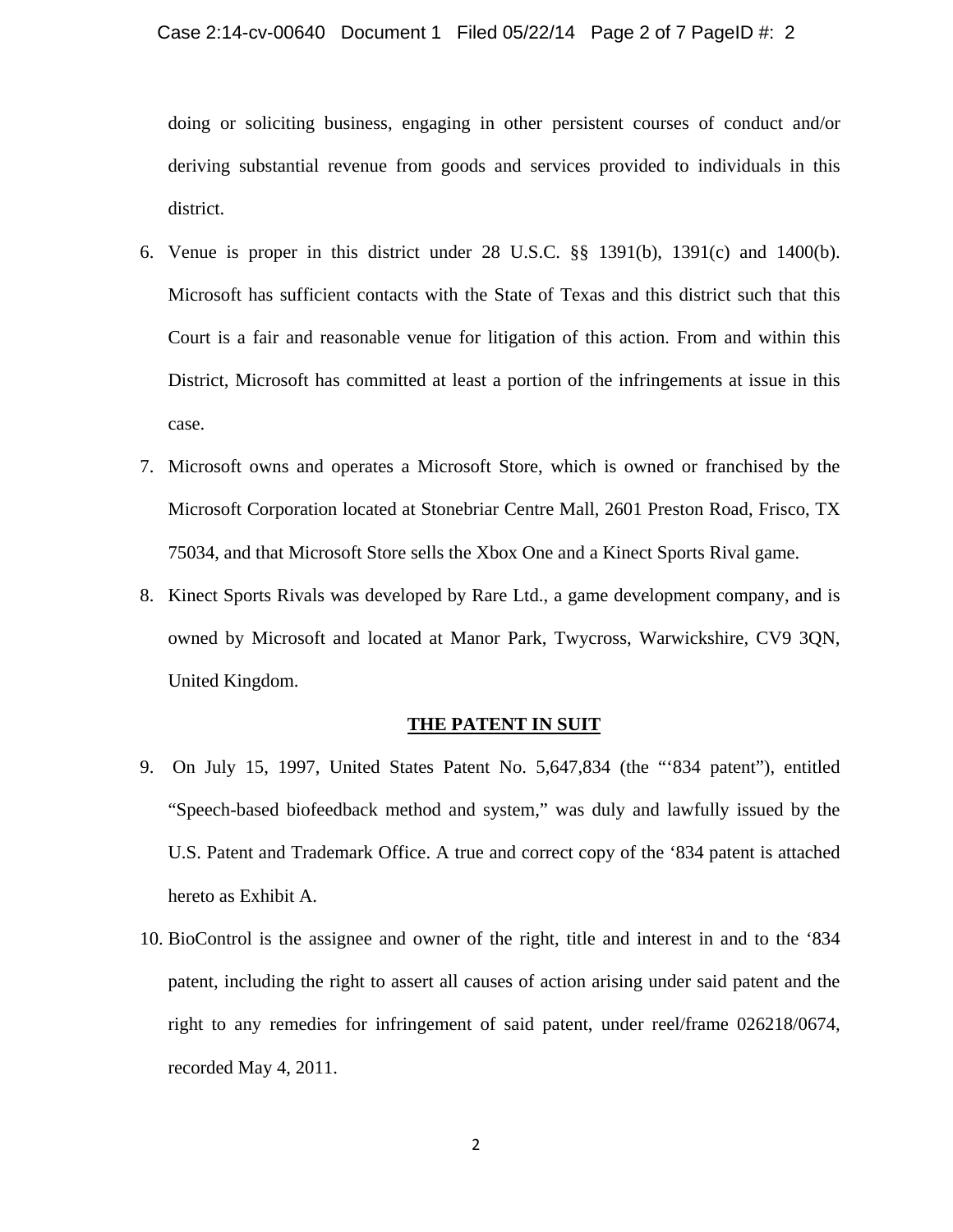### **COUNT I – INFRINGEMENT OF U.S. PATENT 5,647,834**

- 11. BioControl repeats and re-alleges the allegations of paragraphs 1 through 10 as if fully set forth herein.
- 12. Without license or authorization and in violation of 35 U.S.C. § 271(a), Defendants have infringed the '834 patent by making, using, offering for sale, importing, and/or selling within this district and elsewhere in the United States and or importing into this district and elsewhere in the United States, products and software related to biofeedback regulation of at least one physiological variable characteristic of a subject's emotional state.
- 13. Microsoft is, by making, using, offering for sale, importing and/or selling Xbox One with Kinect 2 game console, directly, contributorily, or indirectly infringing claims 19-22, 26- 29 and 37-38 of the '834 patent.
- 14. Microsoft is by making, using, offering for sale and/or selling Microsoft games that infringe 19-22, 26-29 and 37-38 of the '834 patent, including but not limited to Kinect Sports Rivals, developed by Rare Ltd., a wholly owned Microsoft Subsidiary located in the United Kingdom, whose witnesses are located in the UK.
- 15. Claim 19 of the '834 patent is a system for effecting biofeedback regulation of at least one physiological variable characteristic of a subject's emotional state, the system comprising: a microphone for converting the subject's speech to an electrical signal, a processing means coupled to the microphone for deriving from the electrical signal at least one speech parameter characteristic of the subject's emotional state and for producing therefrom an indication signal, an indication means coupled to the processing means and responsive to the indication signal for providing the subject with an indication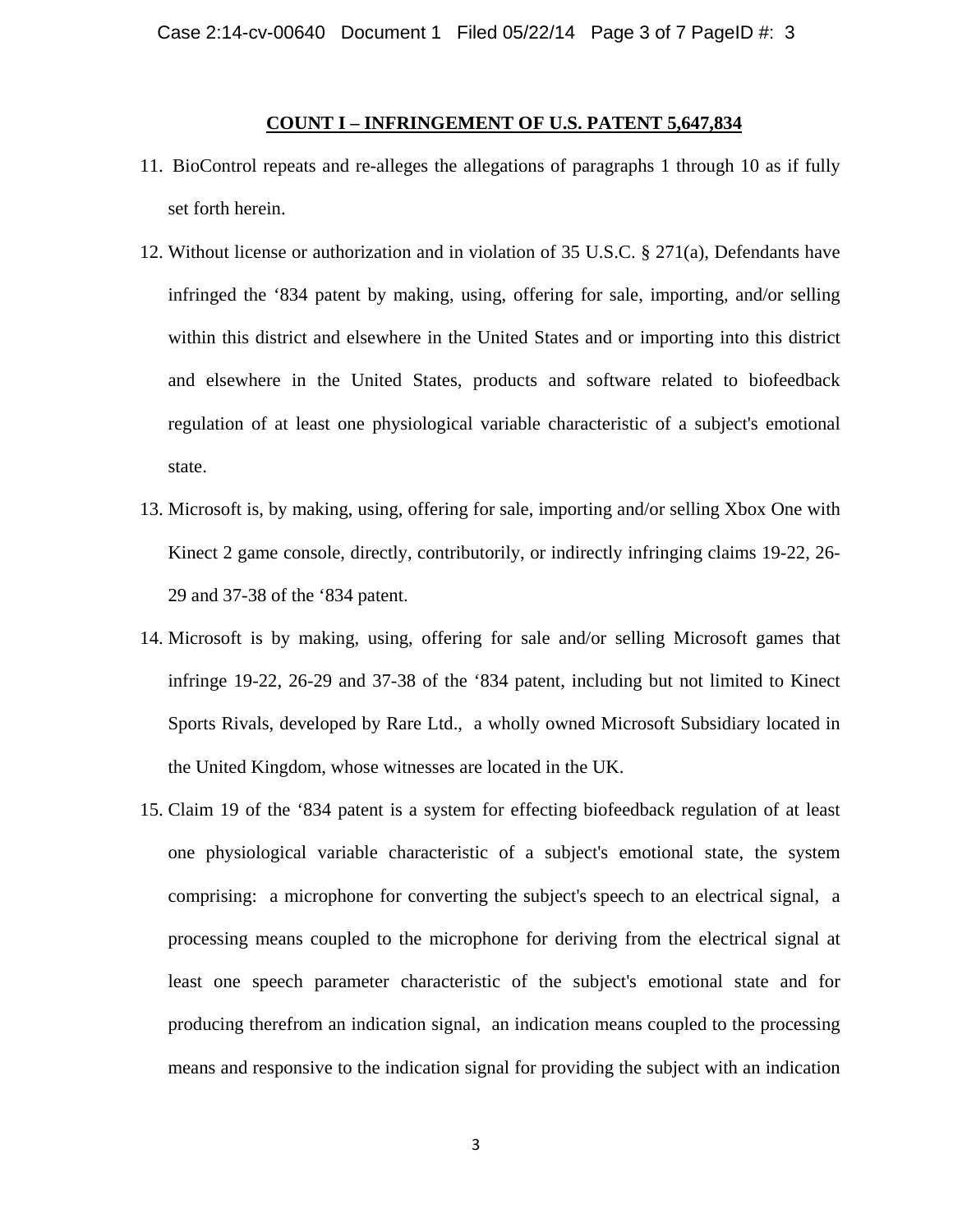of the at least one physiological variable; at least one sensor for detecting a non-speech parameter characteristic of the subject's emotional state and producing a corresponding sensor signal, and reference signal means coupled to the at least one sensor and responsive to the sensor signal for determining a reference level of said non-speech parameter when the at least one physiological variable is at a required level.

- 16. Microsoft's video game console, the Xbox One with Kinect 2 is a system for providing biofeedback regulation of at least one physiological variable which infringes claim 19. By way of example, Defendant's Xbox One with Kinect 2 comprises, subject to Plaintiff's infringement contentions, the following components that infringe: 1) the Xbox One with Kinect 2 has a microphone to convert a person's speech into an electrical signal; 2) the Xbox One analyzes the electrical signal received from the microphone to derive a speech based emotional characteristic of the player's emotional state; 3) a display coupled to the Xbox One processor provides the player with an indication of the at least one physiological variable; 4) at least one sensor in the Kinect 2 is for detecting a non-speech parameter characteristic of the subject's emotional state and producing a corresponding signal, and 5) at least one of the processors of the Xbox One is coupled to the at least one sensor and responsive to the sensor signal for displaying an avatar of the player that changes as the non-speech parameter characteristic of the subject's emotional state changes.
- 17. Claims 20-22 and 26-29 of the '834 patent depend from Claim 19 and are also infringed.
- 18. Claim 37 of the '834 patent is a method for effecting biofeedback regulation of at least one physiological variable characteristic of a subject's emotional state, comprising the steps of: (a) simultaneously monitoring a plurality of speech parameters having a

4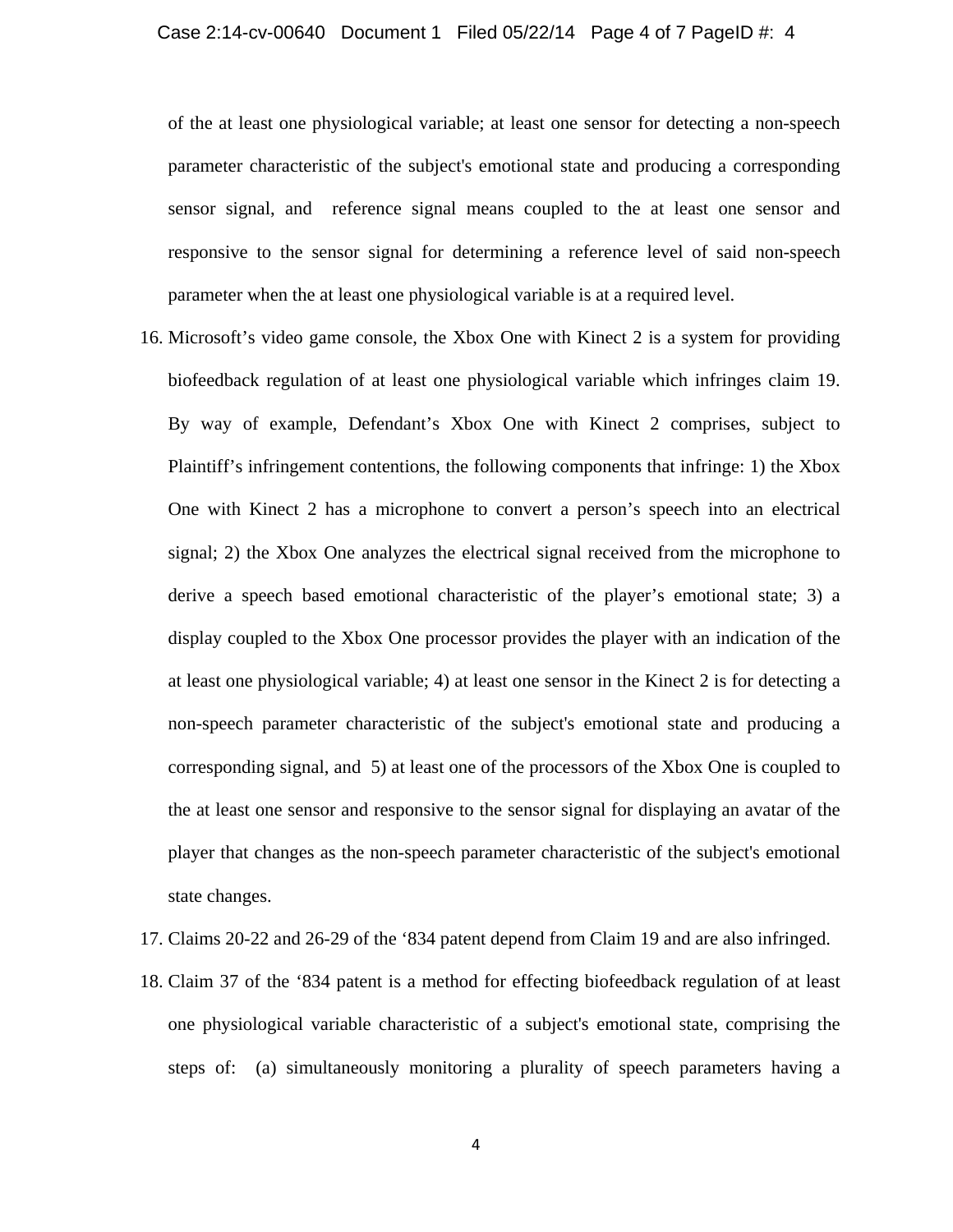### Case 2:14-cv-00640 Document 1 Filed 05/22/14 Page 5 of 7 PageID #: 5

combined response which is characteristic of the subject's emotional state and having associated therewith a reference threshold corresponding to a reference emotional state of the subject, (b) determining the reference threshold for the subject, (c) comparing an instantaneous value of the combined response of each of the monitored speech parameters with the corresponding reference threshold so as to produce an indication signal representative of the at least one physiological variable, and (d) consciously altering the subject's emotional state so as to induce a desired change in the indication signal.

- 19. Microsoft's video game console, the Xbox One with Kinect 2 performs a method, when using a video game, which infringes claim 37. Microsoft's Xbox One with Kinect 2, and using, for example, the video game Kinect Sports Rivals, provides a method which does the following: (a) simultaneously monitoring a plurality of speech parameters with the Kinect 2 having a combined response which is characteristic of the subject's emotional state and having associated therewith a reference threshold corresponding to a reference emotional state of the subject, (b) determining the reference threshold for the player, (c) comparing an instantaneous value of the combined response of each of the monitored speech parameters with the corresponding reference threshold so as to produce an indication signal representative of the at least one physiological variable with at least one processor of the Xbox One, and (d) consciously altering the subject's emotional state so as to induce a desired change in the indication signal with at least one processor of the Xbox One.
- 20. Claim 38 depends from Claim 37 and is also infringed by operating Microsoft's system.

5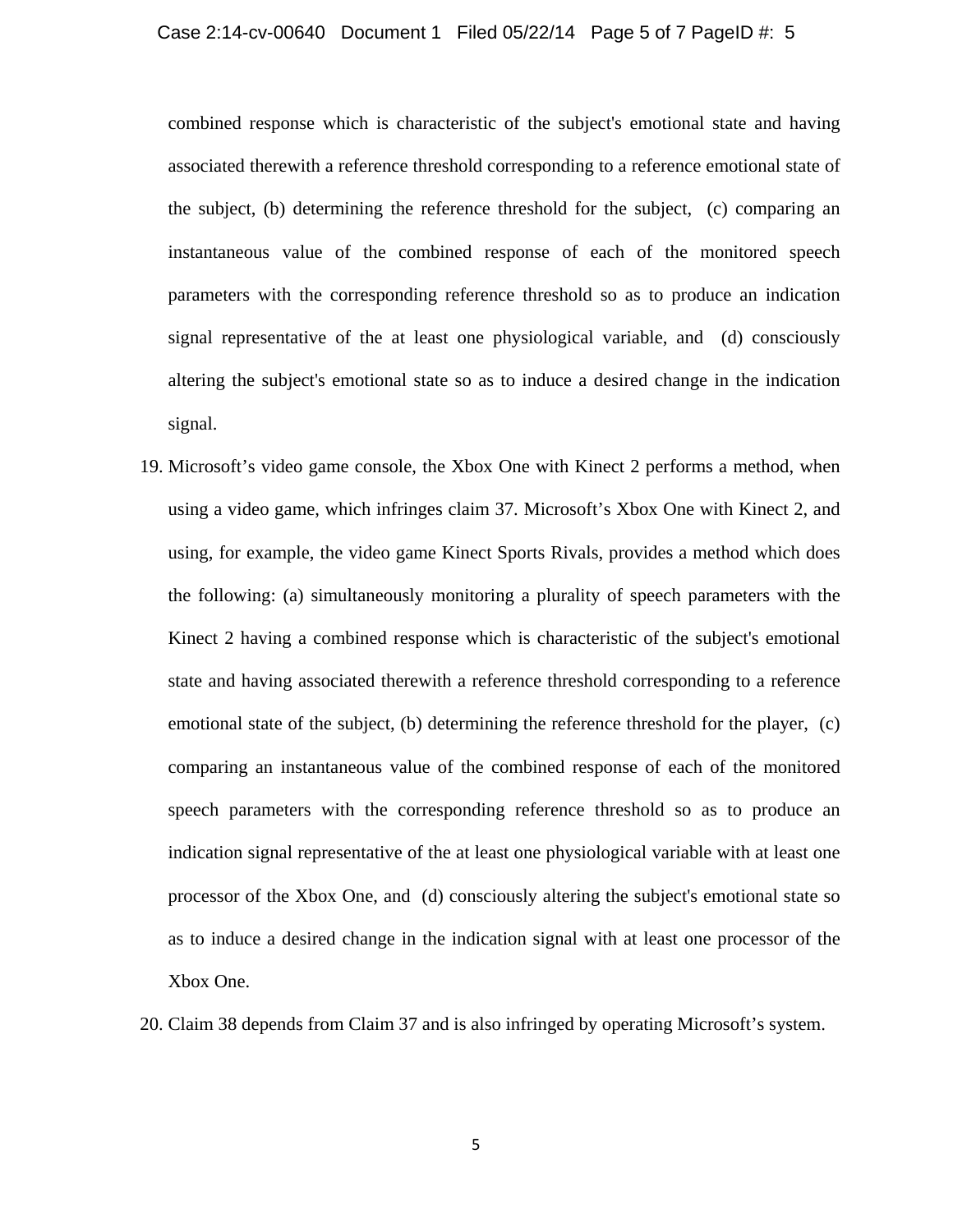21. BioControl is entitled to recover from Defendants the damages sustained by BioControl as a result of Microsoft's infringement of Claims 19-22, 26-29 and 37-38 of the '834 patent in an amount subject to proof at trial, which by law, cannot be less than a reasonable royalty, together with interest and cost as fixed by this Court under 35 U.S.C. § 284.

### **JURY DEMAND**

22. BioControl hereby requests a trial by jury pursuant to Rule 38 of the Federal Rules of Civil Procedure.

#### **PRAYER FOR RELIEF**

- 23. BioControl respectfully requests that the Court find in its favor and against Microsoft, and that the court grant BioControl the following relief:
	- a. An adjudication that one or more claims 19-22, 26-29 and 37-38 of the '834 patent has been directly, contributorily, or indirectly infringed, either literally and/or under the doctrine of equivalents by Microsoft;
	- b. An award to BioControl of damages adequate to compensate BioControl for Microsoft's acts of infringement together with costs, expenses, pre-judgment interest, post-judgment interest, ad an accounting of al infringing acts;
	- c. That this Court declare that Microsoft's infringement has been and continues to be willful, including that Microsoft acted to infringe the Patent-in-Suit despite an objectively high likelihood that Microsoft's actions constituted infringement of a valid patent and, accordingly award enhanced damages, including treble damages, pursuant to 35 U.S.C. § 284;